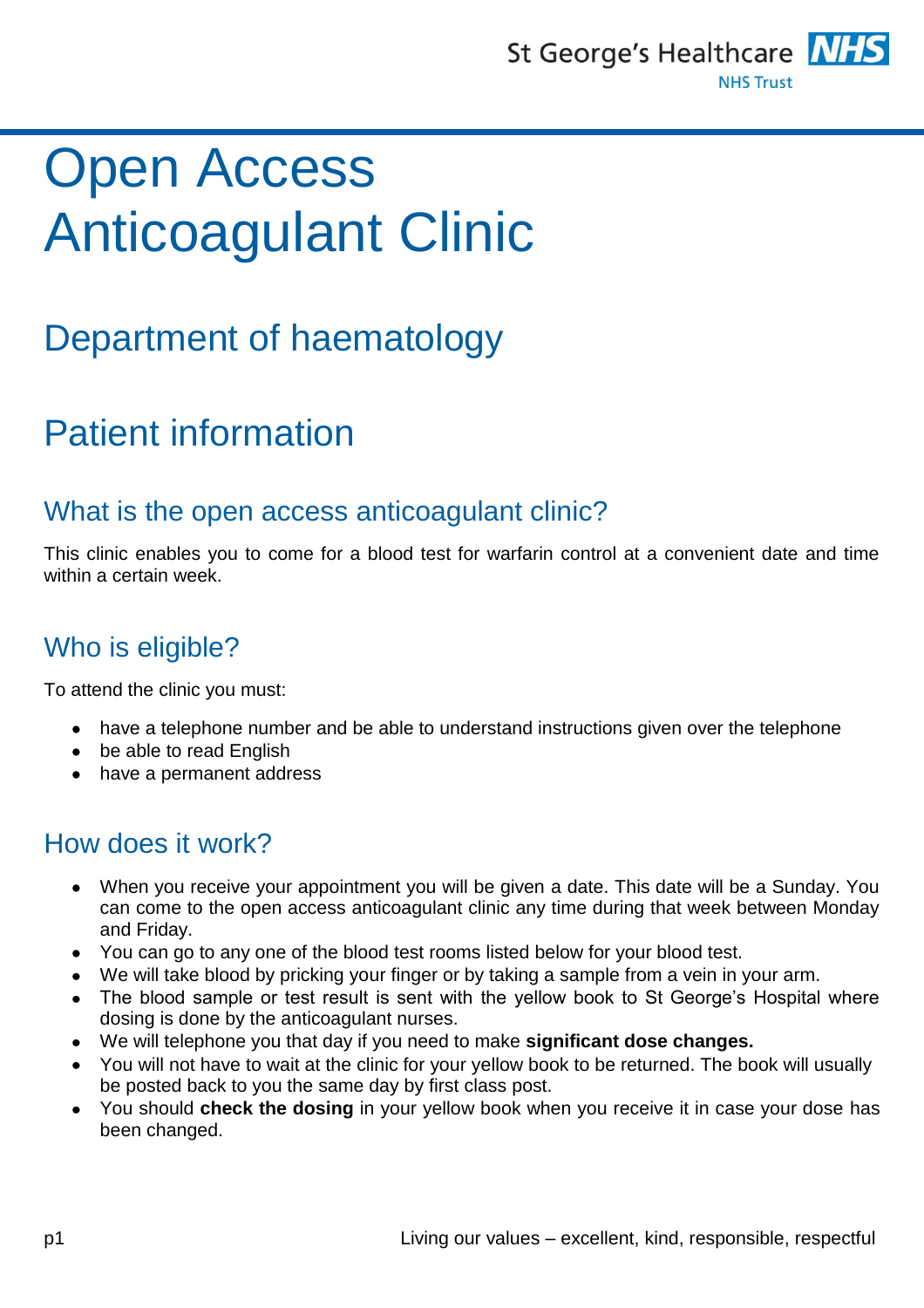

## What happens after the blood test?

- If your blood test room offers finger prick testing and the initial blood INR blood test result is  $\bullet$ high, you may need a venous sample taken from your arm.
- If you have bleeding or bruising you may be asked to wait for the venous blood test result in  $\bullet$ case medical treatment is needed.
- $\bullet$ If your GP or consultant has asked for other blood tests, the INR blood test will also be taken from the arm.
- We advise you to keep an old yellow book or a copy of your most recent results and dosing with you while your current yellow book is being processed in case of any emergency.

## Who will organise my warfarin dose?

Although you no longer need to regularly attend the standard Anticoagulation Clinic at St George's Hospital, we will continue to be responsible for dosing your warfarin.

## Where do I go for my blood test?

You can have a blood test at the following places:

#### **St George's Hospital**

Blackshaw Road

| Blood test room                          | Monday to Friday<br>08.00 to 16.30 hours |  |
|------------------------------------------|------------------------------------------|--|
| Lanesborough Wing<br>District that seems | $M = 1$                                  |  |

| BIOOD TEST FOOM | Monday to Friday     |
|-----------------|----------------------|
| St James Wing   | 09.00 to 16.30 hours |

#### **St John's Hill Therapy Centre**

| Blood Test Room | Monday to Friday     |
|-----------------|----------------------|
|                 | 08.00 to 13.00 hours |
|                 | 14,00 to 16,00 hours |

You can also have a blood test at the following Health Centres even if you are not registered there:

|  |  | <b>Balham Health Centre</b> |
|--|--|-----------------------------|
|  |  |                             |

| 120 Bedford Hill | Monday to Friday     |
|------------------|----------------------|
| <b>Balham</b>    | 08.30 to 12.30 hours |

#### **Brocklebank Health Centre**

| 249 Garratt Lane | Monday to Friday     |
|------------------|----------------------|
| Wandsworth       | 08.30 to 12.30 hours |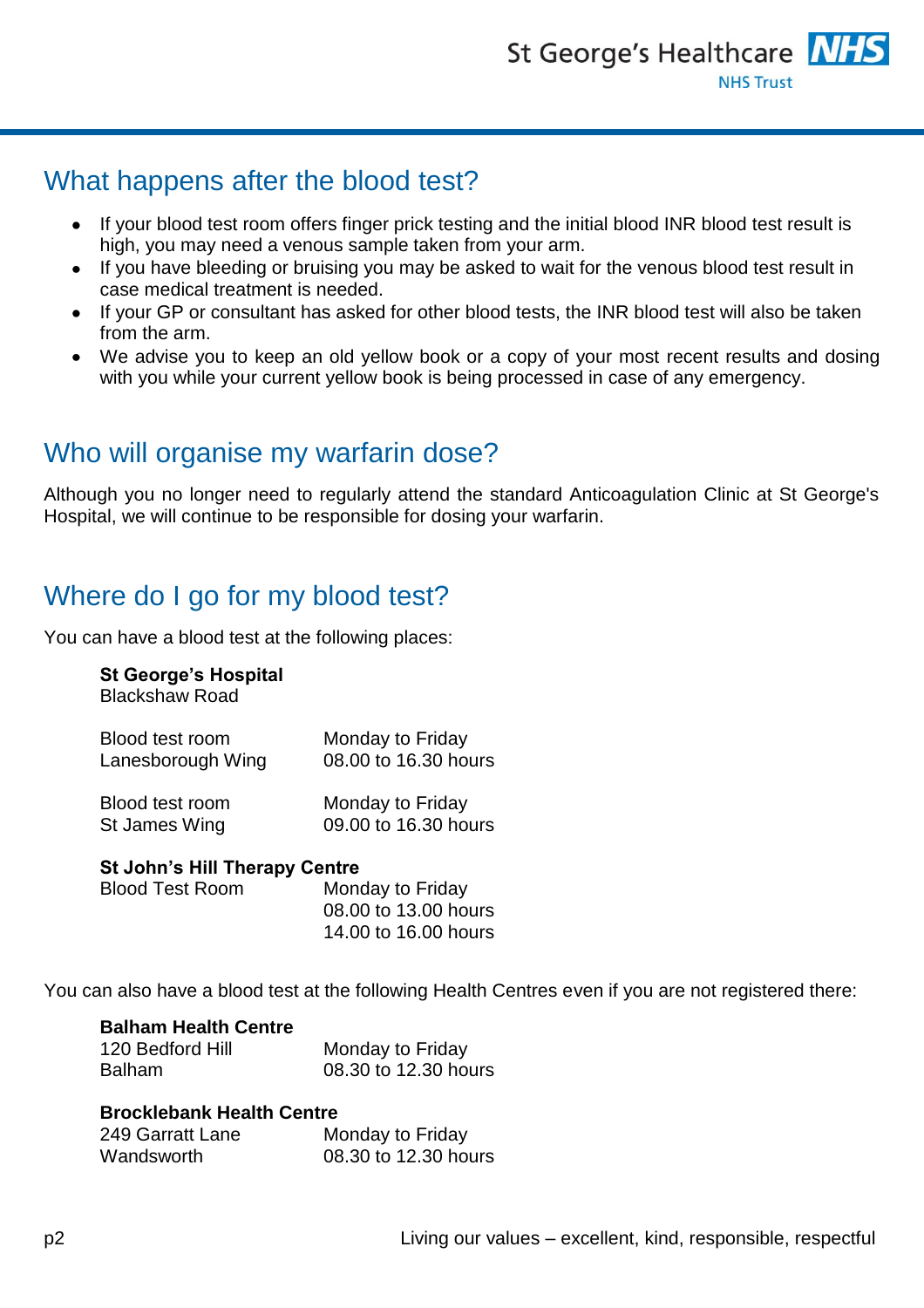

#### **Southfields Group Practice**

492 Merton Road Monday to Friday

08.30 to 12.30 hours

Your own GP may offer blood testing by appointment.

### What do I do if I need to see a nurse or doctor?

If you telephone the anticoagulant clinic, we will book an appointment for you to be seen at the standard clinic.

You may be asked to attend the standard clinic if

- You have recently been an inpatient.
- You are due to have surgery or other hospital procedure that may require your anticoagulation to be adjusted.
- You have bleeding or bruising.
- You need to be reviewed by the doctor or sister.
- your anticoagulant control is unstable

## Please let the clinic know immediately

- If you change your address or telephone number.  $\bullet$
- If you change your medications including herbal or alternative medications.  $\bullet$
- If you have any bleeding or bruising.  $\bullet$
- If you are unable to attend for your appointment.
- If you are about to have any surgical, dental or other invasive procedure.

### How can I contact the Anticoagulant Clinic?

For appointments and transport: 020 8725 5480

For medical advice: 020 8725 5443

For evening and weekend emergencies only: Telephone the St George's Hospital switchboard on 020 8672 1255 and ask for the on-call haematology registrar